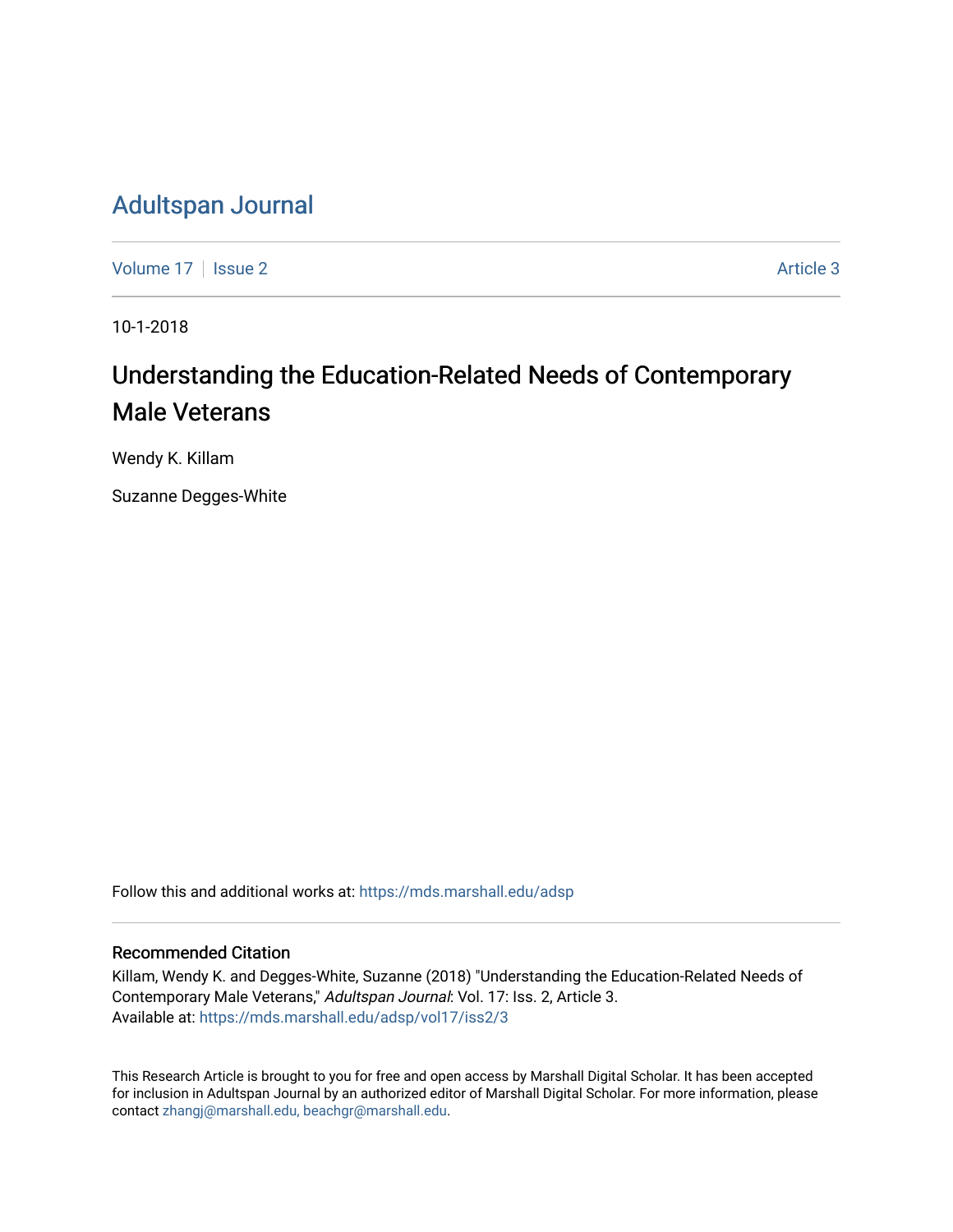Killam and Degges-White: Understanding the Education-Related Needs of Contemporary Male Ve<br>Received 11/22/17 Revised 02/01/18 Accepted 02/12/18 DOI: 10.1002/adsp.12062

# **Understanding the Education-Related Needs of Contemporary Male Veterans**

# **Wendy K. Killam and Suzanne Degges-White**

*Fifteen male veteran college students participated in a qualitative study examining the challenges they experienced while adjusting to college and the supports that facilitated their transitions. Responses revealed 5 common themes: academic challenges; reluctance to seek assistance; difficulty connecting with faculty, staff, and other students; difficulty finding balance in life; and the value of veterans centers on campus.*

*Keywords*: college student veterans, military service, campus-based veterans centers, adjustment to civilian life, academic stress

Over the past decade, veterans have been enrolling in college in numbers larger than ever before, with the enrollment of veterans having doubled at some universities (McBain, Kim, Cook, & Snead, 2012). According to Bryan and Bryan (2015), it is estimated that over two million U.S. veterans will use the military-related education benefits, which have become more generous over time. In 2008, the Post-9/11 Veterans Educational Assistance Act, combined with an amendment to the Americans With Disabilities Act of 1990, had already motivated more veterans to pursue a college education; as more veterans attend college, it is also likely that a larger number will seek campus-based mental health counseling services (Johnson, Graceffo, Hayes, & Locke, 2014).

College counseling centers often struggle to meet the needs of their traditional students who are dealing with predictable adjustment issues, and current data suggest that the number of students dealing with severe psychological problems on college campuses is rising (Gallagher, 2015). College counseling centers must stretch to meet the needs of students managing personality disorders and major

*© 2018 by the American Counseling Association. All rights reserved. Wendy K. Killam, Department of Counseling, Stephen F. Austin State University; Suzanne Degges-White, Department of Counseling, Adult and Higher Education, Northern Illinois University. Correspondence concerning this article should be addressed to Wendy K. Killam, Department of Counseling, Stephen F. Austin State University, 2008 Alumni Drive, Rusk 206, Nacogdoches, TX 75962 (email: wkkillam@sfasu.edu).*

. . . . . . . . . . . . . . . . . . . . . . . . . . . . . . . . . . . . . **ADULTSPAN***Journal October 2018 Vol. 17 No. 2* **81**

Published by Marshall Digital Scholar, 2018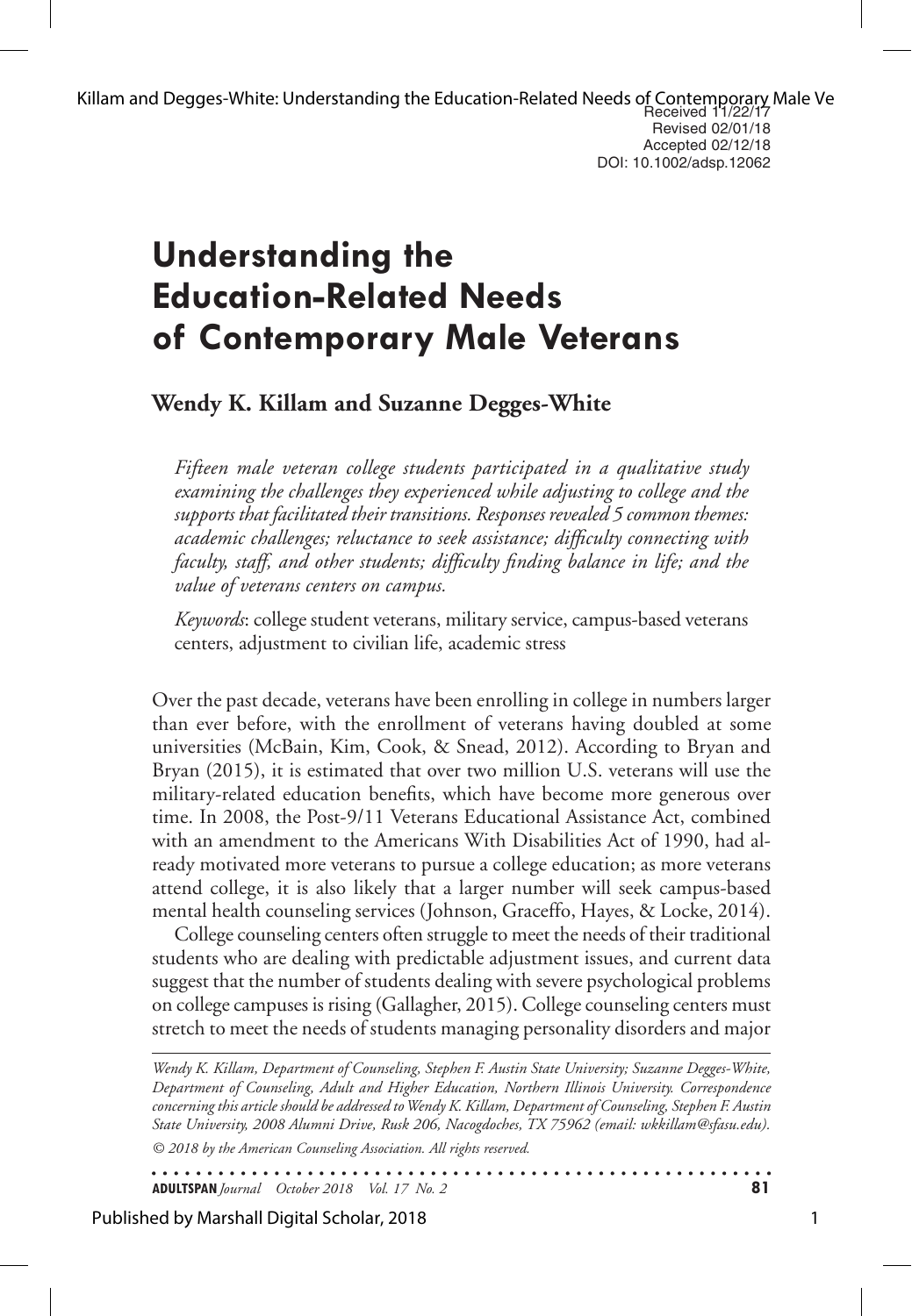mental illnesses as resources at college counseling centers are often limited and strained (Meilman, 2016). Therefore, the influx of U.S. veterans to college may decrease the ability of college counseling center personnel to meet the needs of every student seeking assistance (Elliott, Gonzales, & Larsen, 2011). Unfortunately, the stigma related to help-seeking behavior by military personnel and veterans still remains. In the past, this has led to an underutilization of university counseling services by veteran students (Johnson et al., 2014). In a recent study, however, researchers found that 60% of colleges and universities offer U.S. veteran-specific services (Cleveland, Branscum, Bovbjerg, & Thorburn, 2015). Because veterans appear on the college campus at varying levels of psychological health, the need for colleges to provide population-specific services will grow larger over time. Following is a discussion of mental health issues that are often faced by returning veterans on the college campus.

#### **MENTAL HEALTH ISSUES**

According to Bryan and Bryan (2015), at least 20% of veterans who were in Afghanistan or Iraq suffer from a mental illness, such as posttraumatic stress disorder (PTSD) or depression. The increasing rates of mental illness due to serving in combat have contributed to a significant increase in veteran suicides in recent years. A 2014 study by Barry, Whiteman, and Wadsworth showed that of 628 college student veterans, 46% reported having felt suicidal during the prior year. Symptoms of depression influence the likelihood of related highrisk behaviors, including the excessive use of alcohol. These high-risk behaviors are likely to negatively affect academic performance and success through such factors as lower grade point averages (GPAs; Barry, Whiteman, Wadsworth, & Hitt, 2012). Depression also negatively influences academic performance, and the lifetime comorbidity rate between PTSD and depression is projected to be as high as 95% (Bleich, Koslowsky, Dolev, & Lerer, 1997).

Although PTSD is a major challenge faced by many student veterans, traumatic brain injuries (TBIs) are also common in this population (Fortier et al., 2014). Fortier et al. (2014) noted that TBIs are often considered a signature trauma from recent military conflicts. TBIs can create ongoing issues such as headaches, memory problems, and sleep issues (Grandhi, Tavakoli, Ortega, & Simmonds, 2017), which also negatively affect success in college and quality of life. PTSD, TBIs, and other mental health conditions have contributed to the increase of veteran suicides in the last decade (Bryan & Bryan, 2015). The distress caused by these trauma-related illnesses limits the ability of many veterans to succeed in college course work. Returning home, veterans face new challenges as they seek to establish their new, nonmilitary-related identities (Rumann & Hamrick, 2010), one of which is often that of college student. The path to establishing themselves as successful students invites new complications because they may need to learn or relearn the skills that support academic performance.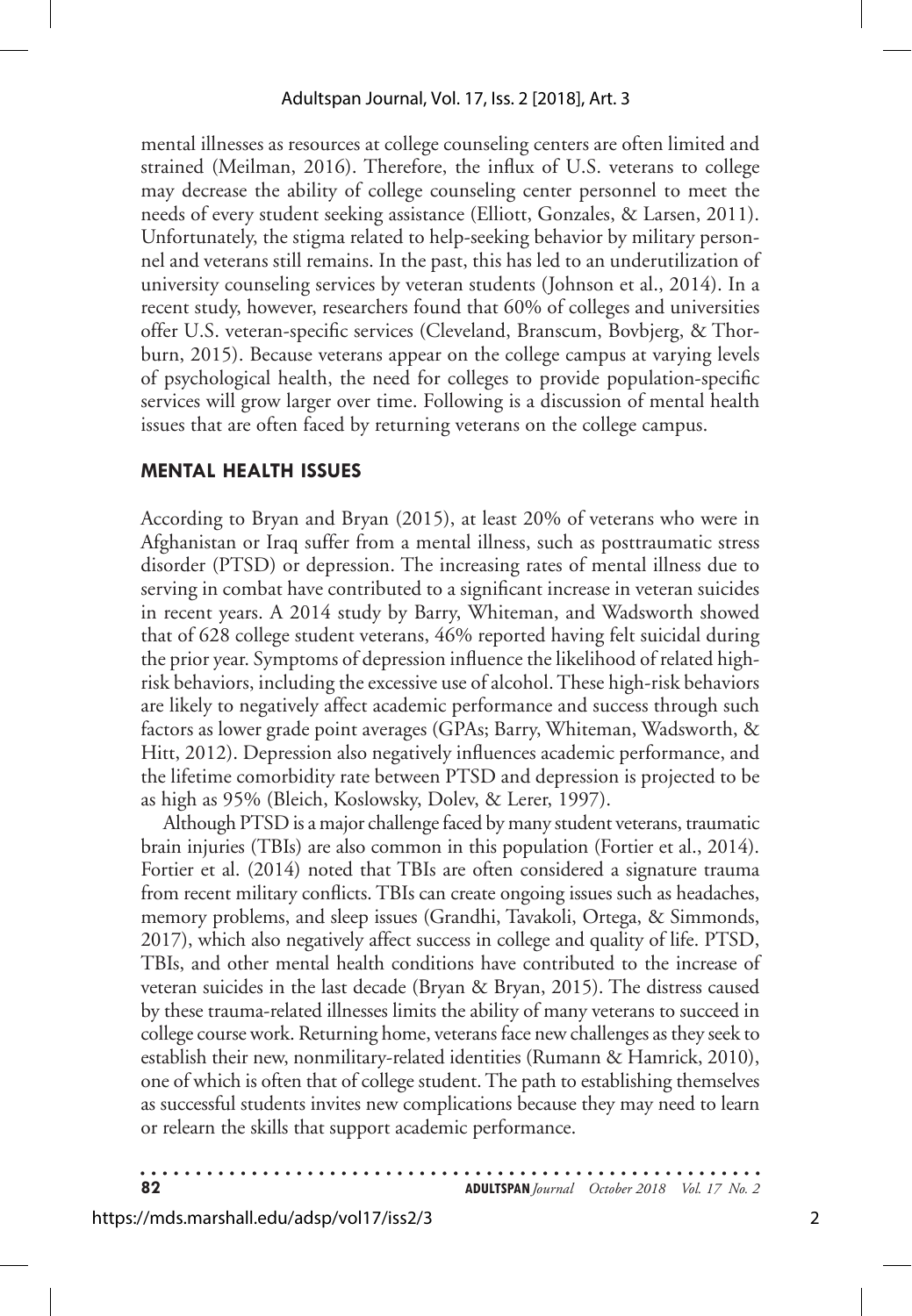# **ACADEMIC CHALLENGES**

It is not surprising that veterans are often at high risk for academic failure due to the stresses and mental health challenges they may experience as a result of their military service. In fact, veterans report feelings of disconnection from their institutions, and research indicates that veterans earn lower GPAs than nonveterans (Durdella & Kim, 2012). Similar to other nontraditional student populations, veterans are often older than their peers, feel more mature, and are compelled to balance work and family responsibilities. This can lead to lower levels of active engagement in the college experience than their nonveteran peers (Olsen, Badger, & McCuddy, 2014). This feeling of being different from their classmates can result in feelings of disconnection from their peers and other college-related personnel. Research indicates that connections with others are essential to college success, and social connections have been specifically linked to academic success (Allen & Robbins, 2008). Thus, it is imperative that colleges and universities provide safe and welcoming environments designed to meet the needs of veterans.

# **SUPPORT AND CONNECTIONS**

Peer support has been correlated with higher levels of mental health (Olsen et al., 2014), and psychological well-being positively affects academic well-being. Research indicates that a sense of connection and belonging positively affects student retention in higher education, including students in marginalized populations (Boyd, Blue, & Im, 2017; Costen, Waller, & Wozencroft, 2013), and retention is key to degree completion. Recent research has revealed that social support and unit cohesion during deployment are important factors in successful reentry to civilian life and lessened frequency of PTSD diagnoses (Nevarez, Yee, & Waldinger, 2017). In addition, healthy social relationships both pre- and postdeployment also enhance a returning serviceperson's well-being (Elder & Clipp, 1989). On the college campus, veterans' ability to engage with other veterans can help them feel less isolated and more supported (Rumann, Rivera, & Hernandez, 2011), which positively influences academic success.

Complicating the reentry of veterans into civilian life and their entry into college is the strong aversion that many veteran students feel toward seeking assistance. The hesitation to seek assistance may be influenced by veterans' military training. In the military environment, conforming to procedures is required, and service personnel must be able to overcome any fears that they may hold (Alfred, Hammer, & Good, 2014). Unfortunately, academia functions much differently than the military. Therefore, veterans may face unexpected hurdles once they reach campus. As veterans pursue higher education in growing numbers, it is essential for institutions to be able to meet academic and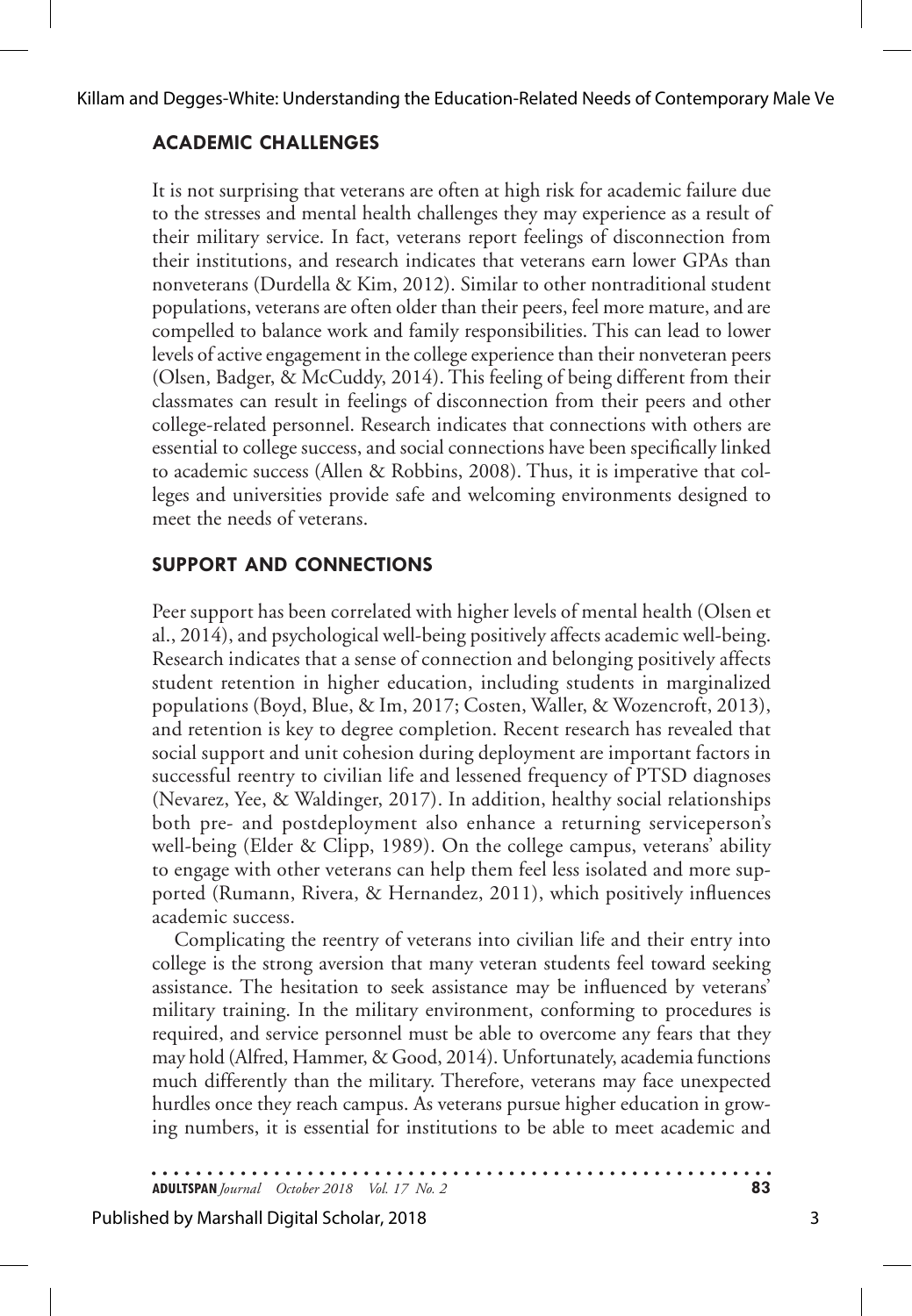related needs of this population in order for them to feel a sense of belonging and connection on campus.

# **PURPOSE OF THE STUDY**

Although 60% of colleges have some form of specialized center for students who are veterans—be it a bricks-and-mortar, stand-alone structure or a component of a larger student services entity—it is important to explore the needs of these students to decrease the dropout rate, enhance retention, and promote degree completion. Research indicates that veterans may be wrestling with compromised mental and physical health, academic challenges, and lack of support. Therefore, the two driving research questions this study was designed to answer were as follows:

- *Research Question 1*: What are the common challenges faced by veterans as they transition from military life to campus life?
- *Research Question 2*: What are the resources that veterans feel are needed to facilitate this transition?

### **METHOD**

#### **Interview Protocol**

A structured interview protocol was developed to explore the academic, social, personal, and relational experiences of veteran students. The design of the study was qualitative in nature to allow participants the opportunity to fully express their feelings about the transition to college and the college experience. The interpretive qualitative design (Merriam, 1998) provided for rich data that may not have been obtained with a quantitative survey method. The questions used in the interview gave participants optimum freedom to discuss their challenges and experiences, which precluded the need for researchers to form preconceived hypotheses regarding veterans' experiences. The interview questions are found in the Appendix.

Interviews were conducted face-to-face by the first author. Each interview lasted approximately 1 to 1.5 hours, and the researcher used audio recordings and written transcriptions to chronicle each interview. To facilitate the interview process, the researcher relied on client-centered and reflective listening skills to ensure participants felt comfortable to express their feelings and experiences. After transcription, researchers reviewed the transcripts and determined the differences and similarities of affective and cognitive experiences across participants. The researchers used a thematic approach in their analysis of the interviews so that a rich understanding of the lived experiences of the veterans could be described (Creswell, 2013). Five common themes based on the similarities of experiences across the participants emerged. These themes will be discussed in the following sections.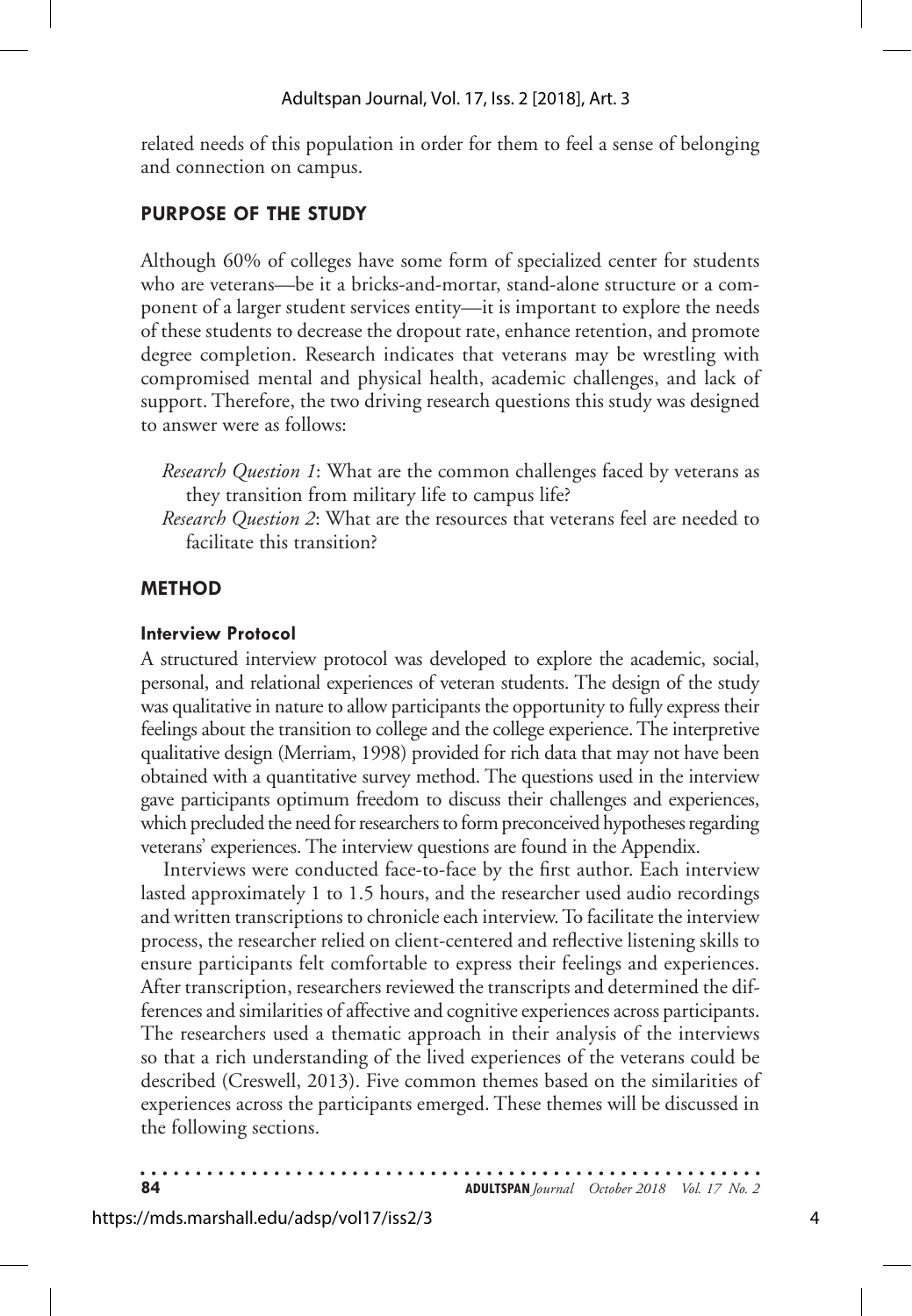Killam and Degges-White: Understanding the Education-Related Needs of Contemporary Male Ve

#### **Participants and Research Setting**

This study was conducted at a 4-year, land-based institution. Participants were recruited via flyers that were posted on campus in administrative and classroom buildings, including the campus veterans center. All of the participants in the study had served in the Army and completed at least one combat tour of duty during their military service. There were 15 participants, all men, ranging in age from 25 to 46 years, with a mean age of 29 years. Although the study was open to both male and female veterans, only men volunteered to participate. According to statistics provided by the U.S. Census Bureau (Lofquist, 2017), approximately 8% of veterans are women, so the smaller number of potential participants likely contributed to the absence of any female participants. All were using military benefits to further their educational goals. The sample was somewhat ethnically diverse in that four participants identified as African American, two as biracial, one as Hispanic/Caucasian, and eight as Caucasian. Nine of the participants were married, four were divorced, and two were single and had never been married.

#### **RESULTS**

We interviewed a total of 15 veterans to learn more about their experiences as veterans pursuing higher education at a land-based, public university. A number of common themes were revealed during the review of the transcripts. These included the following: (a) academic challenges; (b) reluctance to seek assistance; (c) difficulty connecting with faculty, staff, and other students; (d) difficulty finding balance in life; and (e) the value of campus-based veterans centers. These five themes speak to both of our research questions. Although nonveteran students may also experience somewhat similar challenges, veterans are managing a significant shift in their personal identities as they attempt to successfully adjust to a return to civilian life and entry into a new culture. Many of the unique needs and challenges faced by veterans who are returning to college have not been thoroughly addressed, especially in terms of factors that affect success and adjustment (Whiteman, Barry, Mroczek, & Wadsworth, 2013).

#### **Academic Environment and Related Challenges**

Veterans face a variety of academic-related challenges upon their entry into higher education. These include struggles with course material, unfamiliarity with teaching style, and other more structural concerns. The most striking common area of concern revolves around the adjustment from a regimented life in the service to one that is significantly less constrained.

The military uses a hands-on approach to teaching and learning, which is different from the approach most colleges implement. Military life also provides significant levels of conformity and structure across virtually every aspect of service personnel's functioning. Veterans may be disadvantaged by the relative absence of conformity across academic courses, and this may be

**ADULTSPAN***Journal October 2018 Vol. 17 No. 2* **85**

Published by Marshall Digital Scholar, 2018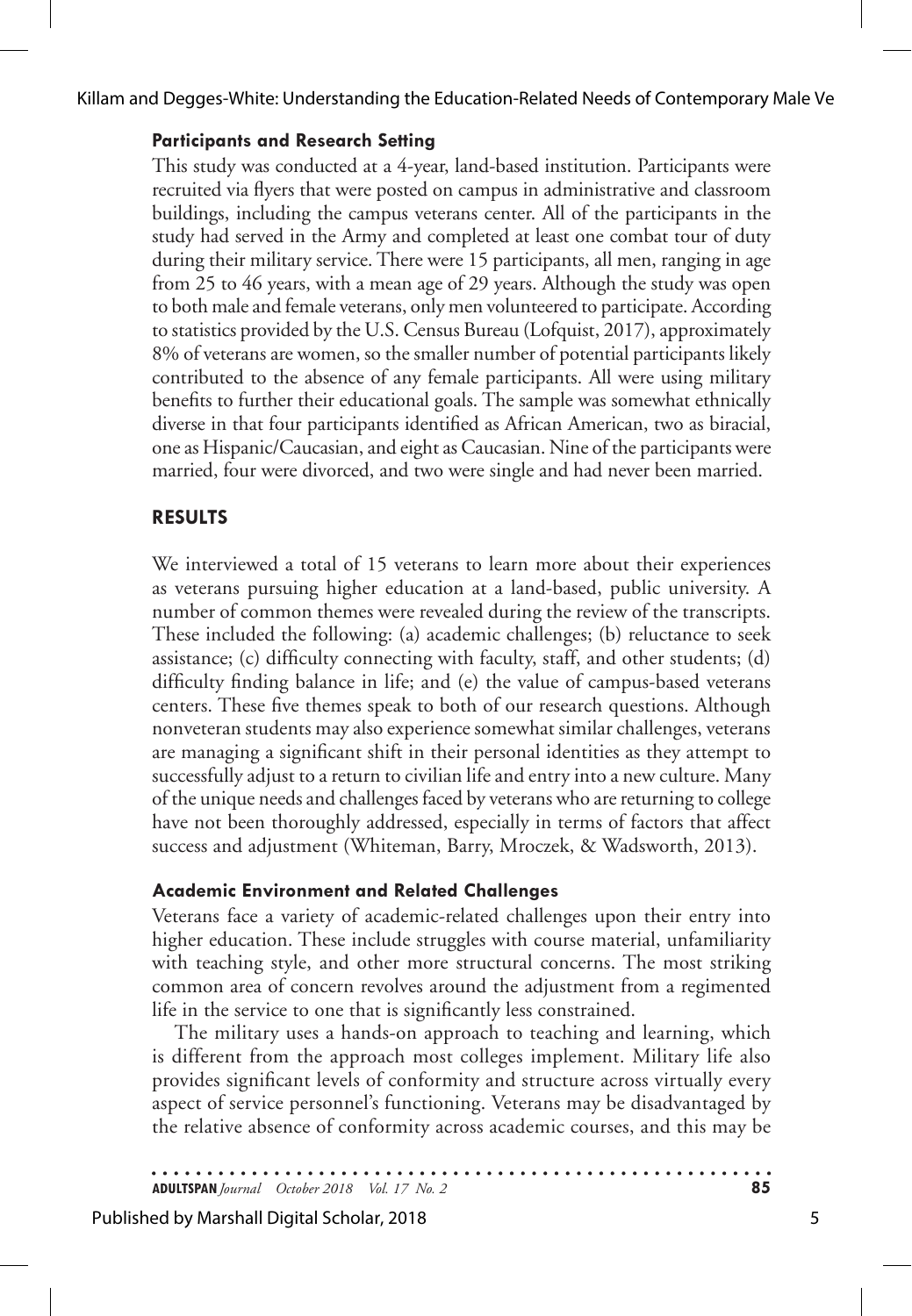#### Adultspan Journal, Vol. 17, Iss. 2 [2018], Art. 3

part of the reason that veterans report challenges in adapting to the academic requirements. Even faculty within the same discipline or department may have significantly different expectations, grading practices, and teaching styles (Durdella & Kim, 2012). One participant in our study shared, "In the military, they tell you what to do and when to do it. It's been hard trying to schedule things and make sure I study enough." Each of the participants indicated that he felt unprepared for college. As one participant noted, "I sometimes find it hard to concentrate and just do not feel like I am really ready for class."

Adjusting to the variability of course instruction, assignments, and assessments was not an easy task for these veterans, who were more comfortable with the structure of military training. Veterans are comfortable with the rules and regulations of the military, and our participants expressed frustration with several of the policies that higher education institutions had in place. One cause of concern was the discovery that a veteran's prior military service did not count for college credit and that, in some cases, faculty seemed to devalue veterans' experiences. This sentiment is highlighted in the comments of one participant who said,

There are times when my experience is not valued, and I find it frustrating that I cannot get college credit for the hands-on experience. While reading books is fine, it's not the same as actually doing things. I lived through what is now history in a very direct and real way.

Similarly, another participant shared,

The professor talked about the war efforts in class but did not have real understanding. Unless you were there, you have no clue. The course was a waste of time. I was really upset when some students kept saying that the only reason we were in the Middle East was because of oil.

Another challenge embedded in military policy was the requirement that students must be enrolled in a particular number of hours each semester to qualify for benefits. Some participants felt that taking fewer courses would have helped them avoid feelings of being overwhelmed by their course work; as one veteran revealed, "Taking fewer courses would be helpful so I could focus more. With anxiety issues, it's hard to focus but I have to take a certain number of courses to get things paid for." Academic success can be challenging for veterans and civilians alike. However, college life and college expectations are significantly different from military life and expectations, and this left participants feeling ill-prepared. Complicating the situation further, many veterans seem to share a resistance to proactive help seeking.

| -86 | <b>ADULTSPAN</b> Journal October 2018 Vol. 17 No. 2 |  |
|-----|-----------------------------------------------------|--|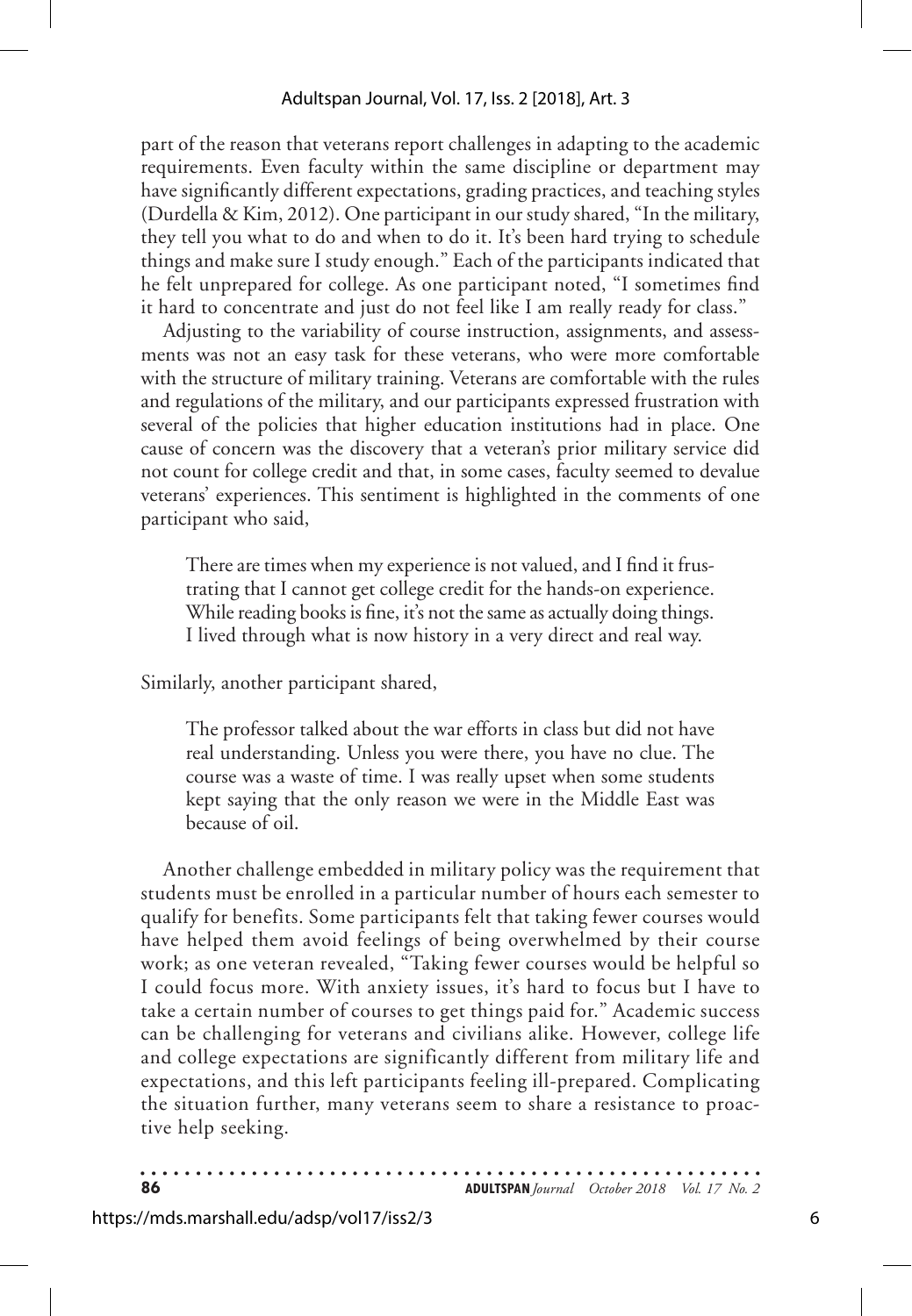Killam and Degges-White: Understanding the Education-Related Needs of Contemporary Male Ve

#### **Reluctance to Seek Assistance**

Although depression and PTSD are prevalent in veterans who served in Iraq and Afghanistan (Owens, Herrera, & Whitesell, 2009), those diagnosed with these disorders may be reluctant to seek help. There remains a strong stigma attached to mental health care, and veterans may be especially unwilling to appear weak. This aversion to help seeking may contribute to veteran students' unwillingness to seek assistance in college. Over half of the participants indicated that they had needed help but did not ask for it from faculty and staff. Even when their need for assistance was related to course work, they chose not to seek help. One participant stated, "I really did not want to bother the instructor since they always seem so busy." Another participant shared,

It seems like I was missing something in what was wanted despite reading the assignment guidelines numerous times. Sometimes I wish things were more clear and black and white. I think it may be common for instructors to want us to try to figure things out.

Participants expressed concerns related to being unable to complete assignments or follow instructions correctly. This was particularly true when it came to assignments for which they felt the instructions were unclear. Participants experienced discomfort at the prospect of asking questions of individuals in authority as well as feeling fearful that their need for assistance would be negatively perceived by others. As one participant shared, "The one time I asked a question, I felt stupid because the answer was in the syllabus. I guess I should have read it better." The need to feel in charge and the intolerance of behaviors that look like weakness—in others and themselves—speak to the tendency to conform to the stereotypes of masculinity. This is a tendency that Alfred et al. (2014) found to be predictive of compromised psychological well-being.

As noted earlier in the literature review, the military does not typically encourage help seeking as a practice (Alfred et al., 2014). However, in a college setting, if a student is unclear about an assignment, reluctance to seek clarification can generate feelings of frustration and confusion as well as compromised academic success. Not only does the reluctance to seek assistance pose a problem academically, it also negatively affects relationships between students and faculty or staff.

#### **Inadequate Connections With Faculty, Staff, and Students**

It is important for college students to connect with faculty and staff as campus connections have been linked with healthy adjustment to college and academic success (Olsen et al., 2014), as well as the sense of belonging and academic selfefficacy (Freeman, Anderman, & Jensen, 2010). Veterans may find it especially difficult to connect with those who do not understand the military culture, have little knowledge of current overseas conflicts, or ask inappropriate questions (Dunwoody, Plane, Trescher & Rice, 2014). As one participant noted,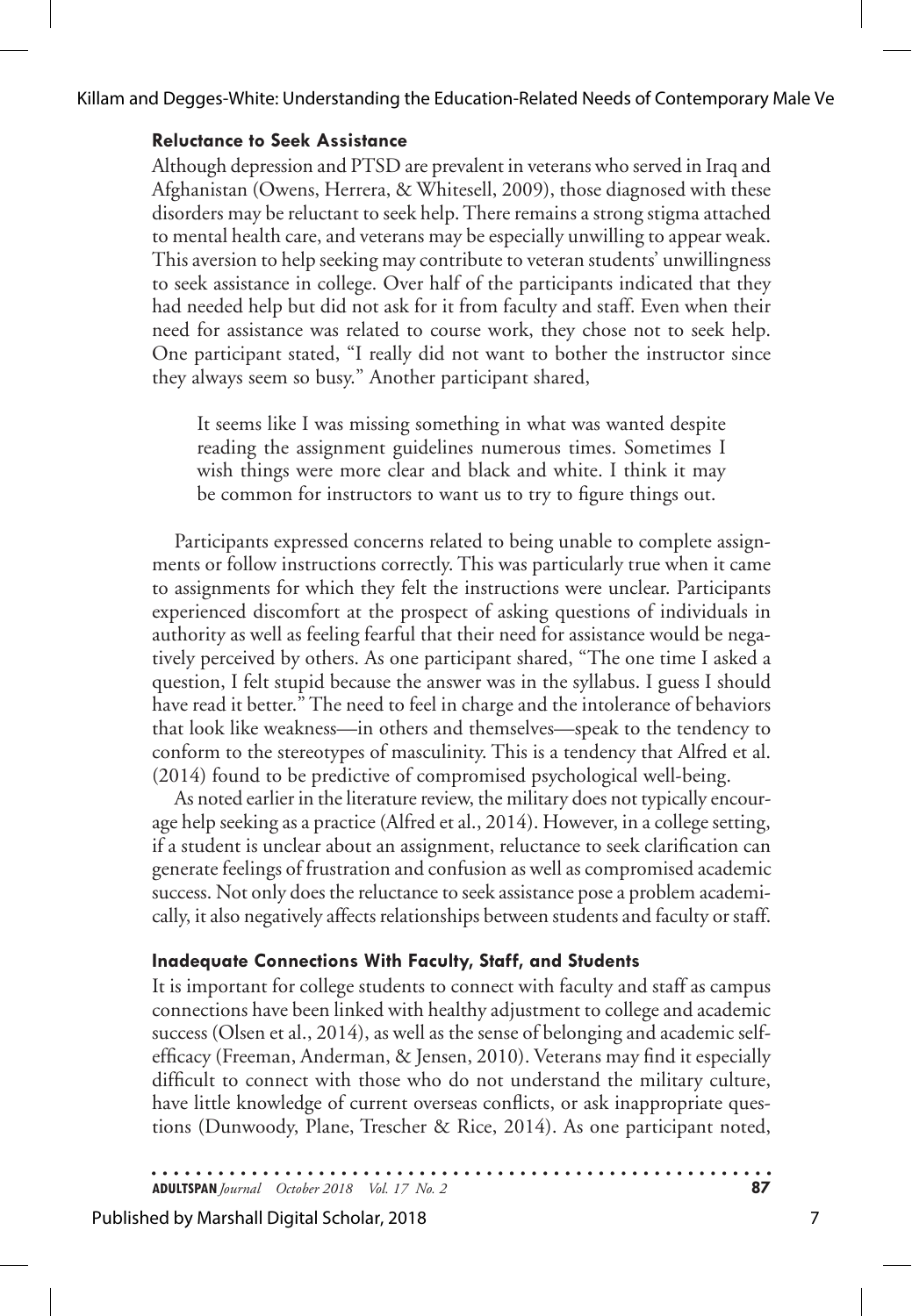"It's hard to connect with someone who just does not understand. I feel like some of the instructors live in their own reality." Another noted frustration with faculty who were overly opinionated: "I got really angry when one professor was giving his political opinions and not really considering other viewpoints. It's like I had to keep my mouth shut if I wanted to pass the course."

Durdella and Kim (2012) indicated that veterans often struggle with building relationships on campus because faculty and staff have a limited understanding of the unique challenges that veterans face in adapting to civilian life. Participants shared their feelings through comments such as, "They always are having events on campus but I never have time to attend due to needing to pick my son up from school or having to go to a doctor's appointment."

Participants reported frustration and feelings of disconnection from others on campus. In a study by Gonzalez and Elliott (2013), results indicated that 72% of faculty members in the study knew very little about military culture. Faculty seldom receive training on the needs of diverse student groups, including veterans. According to Elliott et al. (2011), there is a need for student services personnel and faculty to receive training on ways to work with veterans in order to establish environments that provide these students with a sense of safety. In addition to having difficulty connecting with faculty and staff, veterans may struggle to connect with other students for some of the same reasons.

#### **Frustration With Other Students**

Making meaningful connections with other students has been linked to academic success (Boyd et al., 2017; Costen et al., 2013). In addition, strong positive peer support has been connected to lower rates of mental health issues, decreased anxiety, and more academic success. In fact, some studies have found that this is even more critical for veterans (Whiteman et al., 2013). Unfortunately, veterans may already view themselves as outsiders among their peers due to feelings of being misunderstood by traditional college students. According to Borsari et al. (2017), veterans perceive themselves to be at a very different stage of life than traditional college students. The participants in our study reported similar feelings about their relationships with their peers. Several indicated impatience with students who complain about college or their professors. They described a belief that students need to follow the rules and do what is expected, as their own military training would suggest, with one participant saying, "It's disrespectful to question the instructor and want to get assignments changed. I see that a lot with some of the younger students. It's like they don't really want to be here." Additionally, participants indicated a strong dislike for group work, especially when they had to work with students they perceived as needy and less mature. Another participant explained, "I hate working with people who do not take their education seriously. It's frustrating working on group projects with people who want to do the bare minimum to get by." Veteran students expressed frustration when students asked too many questions of the professor and wanted to see changes in the syllabus. For example, one participant said,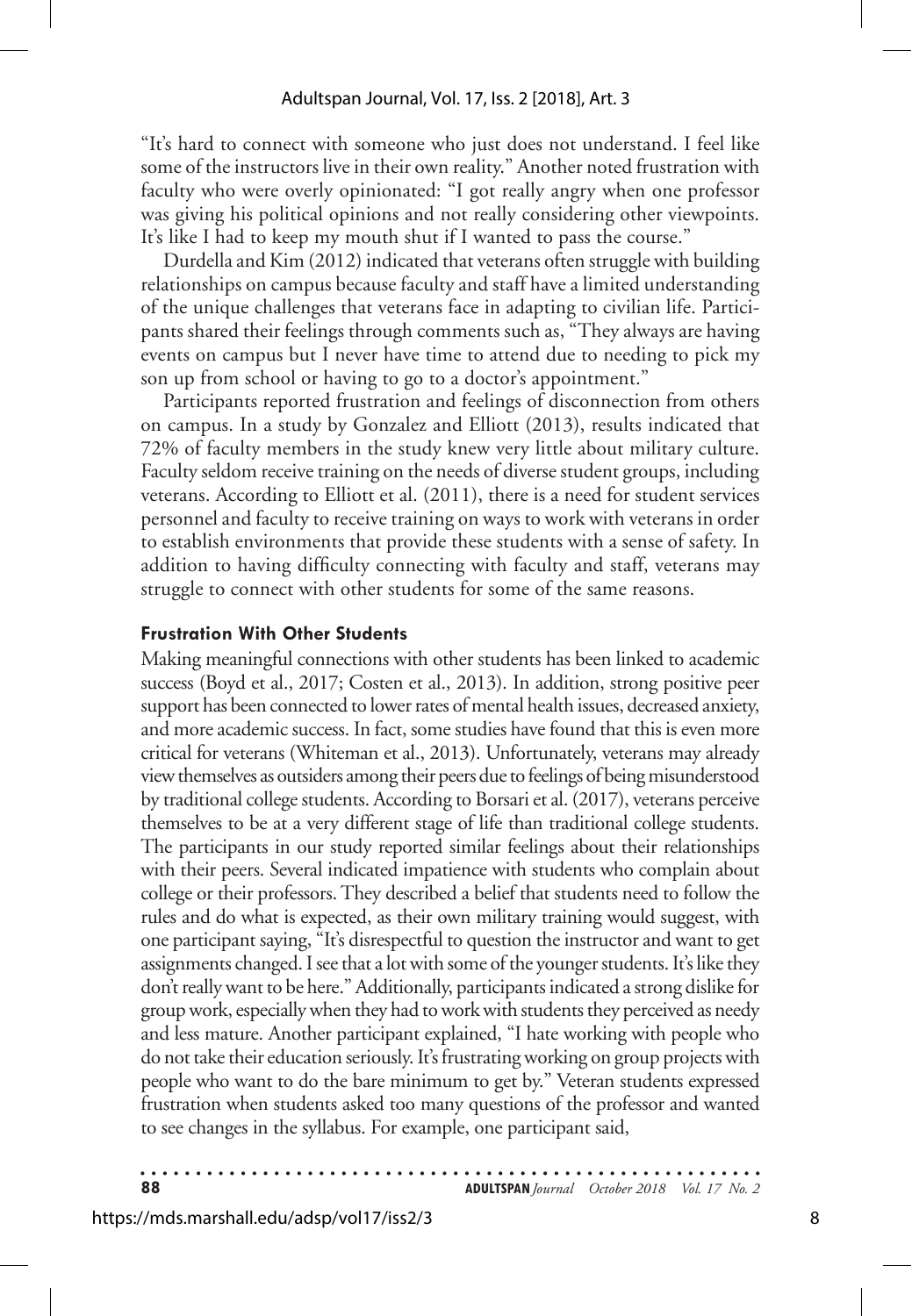Some students just seem to be real babies when they don't get their way. They think the professor should cater to them. They don't get that that's not real life. It's frustrating to watch, and I hate it when the professor gives in to students, probably out of fear of bad student evaluations.

College student roles are vastly different from those of military service personnel. The transition to a new culture can be especially challenging for veterans who genuinely enjoyed military life and culture. Perceptions of the importance of college can also affect the adjustment of the veteran (Ryan, Carlstrom, Hughey, & Harris, 2011). It is important for institutions to recognize the struggle that veterans may face as they work to fit into a new culture and embrace a new role or identity. Changes in one area of life often influence other areas of life, as well; thus, it can be challenging for veterans to find balance among their multiple roles.

#### **Balance**

Most nontraditional students struggle with finding balance because they may have families to support and work commitments to honor in addition to attending college. They also may feel less connected to the university and less involved with activities on campus than traditional college students. Veterans may also face additional challenges in finding balance (Olsen et al., 2014). In fact, each of the current study's participants indicated that it was difficult at times to balance going to college while attending to other areas of life. For those who had children or families, they particularly emphasized how difficult they found it at times. As one participant shared, "I feel stressed at times having to support my family, and I fear that if I do not succeed in college I am letting them down."

College classes and assignments took time from the participants that they would rather have spent with their families. Additionally, some participants expressed frustration with having numerous medical appointments that often resulted in class absences. Participants shared a feeling that instructors were not universally accommodating of student needs when classes were missed or students fell behind in class. Another aspect of finding balance for veteran students was related to personal relationships and, in particular, marriage. Married participants indicated that they had experienced marital difficulties upon their return. In fact, four of the participants reported past or current engagement in marital counseling. Participants expressed feelings of stress related to balancing multiple roles, with one stating, "I want my child to see that it is possible to beat the odds and overcome things and earn a degree, but I feel like I spend too much time studying." Another individual shared, "Going to school takes away time I spend with family. I really wish that I could find a better balance."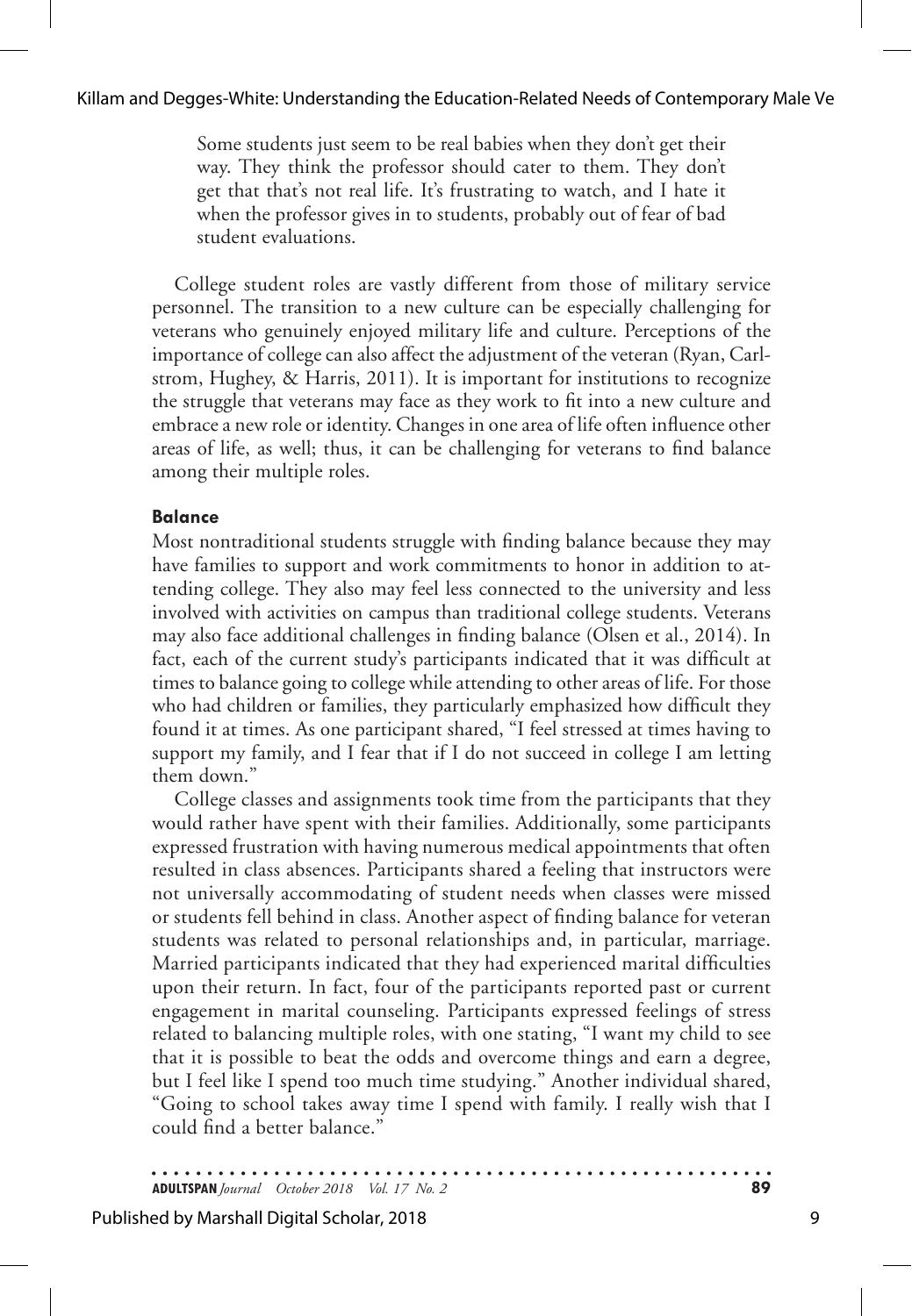Being able to manage one's time and commitments is integral to college success. However, this is often a challenge for veterans. Not only are they are at higher risk of dropping out of college than other groups, but they also often have lower GPAs (Olsen et al., 2014). The challenge of finding balance can be negatively affected by compromised mental or physical well-being.

#### **Mental Health and Medical Concerns**

Many veterans suffer from multiple medical and mental health issues. It is predicted that close to a third of veterans who served in Operation Enduring Freedom or Operation Iraqi Freedom will be diagnosed with at least one of three illnesses: PTSD, major depressive disorder, or TBI (Barry et al., 2012). Veterans who suffer from PTSD have indicated that the symptoms interfere with their ability to adjust to the less structured environment of college. They frequently feel isolated and different from other students. One participant shared just how overwhelming PTSD symptoms can be: "It's hard to forget what I have seen. I still can't get the pink road [road with blood from tanks running over bodies] out of my mind. I try to focus, but sometimes . . ."

Although veterans have a much higher suicide rate than nonveteran students (Holland, Malott, & Currier, 2014), they are frequently reluctant to seek treatment for much-needed mental health care due to the stigma attached to treatment (Fortney et al., 2016). In a study exploring the help-seeking behaviors of veterans on college campuses, Albright, Fletcher, Pelts, and Taliaferro (2017) revealed that primary relationships were significant predictors of veterans' decisions to visit a college counseling center. Married veterans were more likely to seek assistance than those who were not married. This underscores the importance of support systems for veterans adjusting to civilian life. Also, related to help-seeking behaviors, Bonar, Bohnert, Walters, Ganoczy, and Valenstein (2015) found that some veterans will use the U.S. Department of Veterans Affairs centers, whereas others prefer not to do so for fear of having it recorded in their military records. Bringing attention to their mental health needs is a choice that many veterans choose not to make.

In addition to mental health issues, medical issues can affect college success. According to Lopez, Springer, and Nelson (2016), veterans who suffer from a TBI may have difficulty following along during classes and meeting course expectations. They may need additional accommodations to be successful in college. However, faculty may not know how to effectively work with these students due to a lack of relevant preparation. Veterans may return home with a myriad of physical injuries, and participants noted how physical disabilities interfered with their academic success, with one explaining, "The prosthetic leg sometimes falls off. I spend way too much time at the doctor's office that it takes away time from other things, including schoolwork." Another described, "Sometimes I don't think my instructors understand that I need to stand up during class due to back pain. They seem to get upset. I tried talking to them about it but one actually rolled her eyes at me."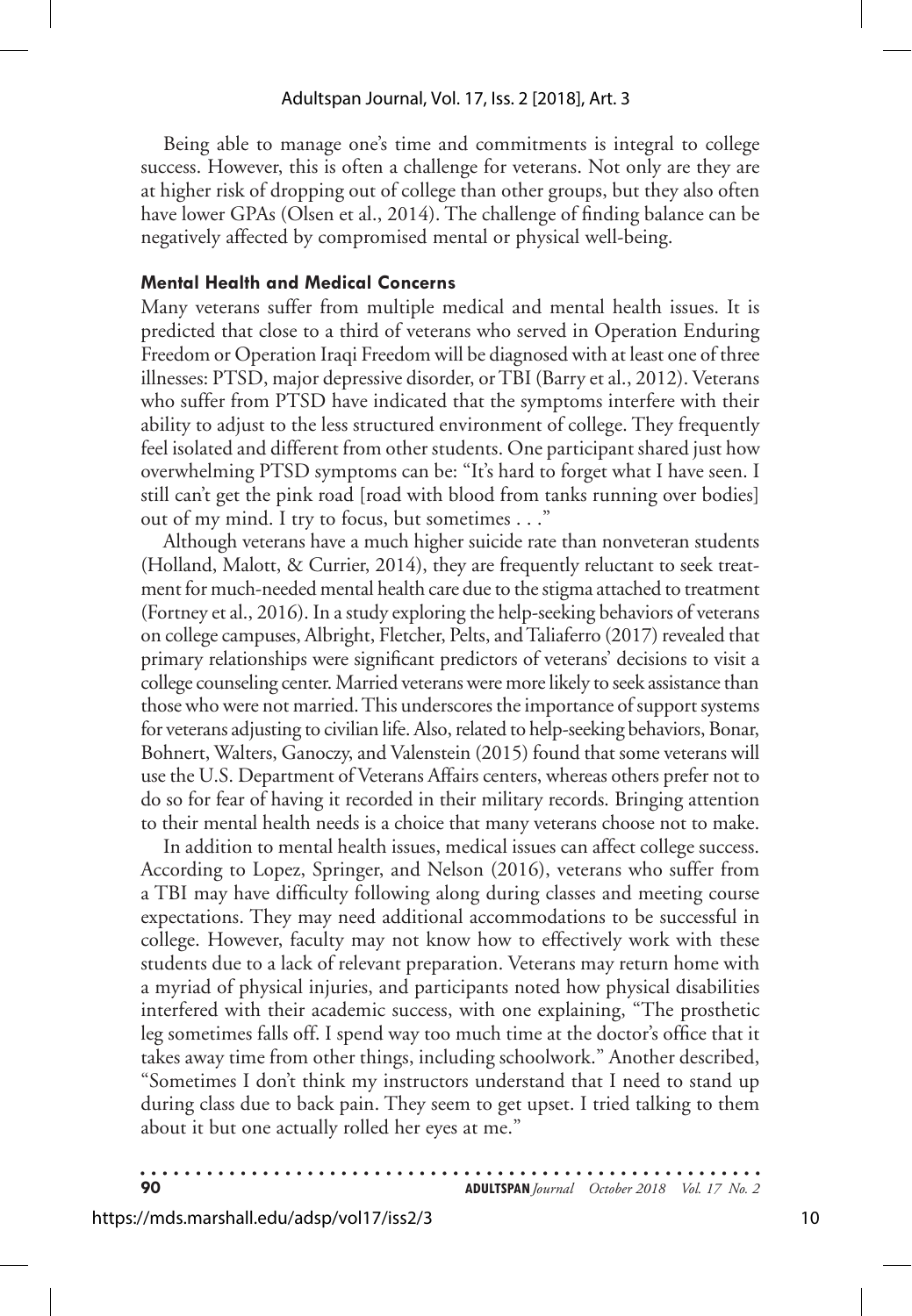These participants articulated the multiple ways in which military injuries can have long-term consequences. It is sobering that the majority of veterans who enter college never obtain their degree (Ryan et al., 2011). This finding is concerning and has likely been an impetus for institutions of higher education to take action to reverse this trend. One way in which some colleges have begun to address these needs is through veterans centers, which are able to deliver programming and interventions that address the unique needs of these students.

#### **Veterans Centers**

Each of the participants had made use of the veterans center on campus and found that it provided a way to connect with other veterans, learn about college resources, and get a variety of academic needs met. A major strength of such centers is that they provide veterans with the opportunity to engage with other students who fully understand the multiple challenges they face as they transition back into civilian life and into college (Kirchner, 2015). Additionally, their veteran peers understand military culture and can offer relevant guidance and support as they move through the academic process (Summerlot, Green, & Parker, 2009). For participants in this study, the campus veterans center provided a safe space where they felt understood and supported. Participants felt the center "had their back," provided a space where they could be "renewed and encouraged," and was a "safe place to go" to be heard and understood. As one participant noted, "[Veterans centers] provide me with resources that have helped me in this new life chapter."

The lack of understanding by others concerning veterans' needs often leaves the veteran feeling isolated and alone on a college campus. However, veterans centers can help veterans connect with other veterans and provide a network of support on the college campus. As one participant shared, "I have been fortunate to make friends with other vets who understand what it is like to go to college for the first time." Ryan et al. (2011) indicated that an individual's perceptions and the presence of support influence a person's ability to effectively transition into college. The need for veterans to feel supported and understood is paramount to their success in college.

### **DISCUSSION**

Five common themes emerged in this study that provide support to and extend the findings of previous studies (i.e., Gonzalez & Elliott, 2013; Rumann et al., 2011). These themes draw attention to several implications related to services that may be of value to this student population. First, the participants often did not feel a sense of connection to faculty, staff, or traditional college students. In fact, they often are frustrated with individuals from these groups whom they feel do not understand their perspectives, experiences, or identities as veterans. Secondly, participants related that they would get upset when directions were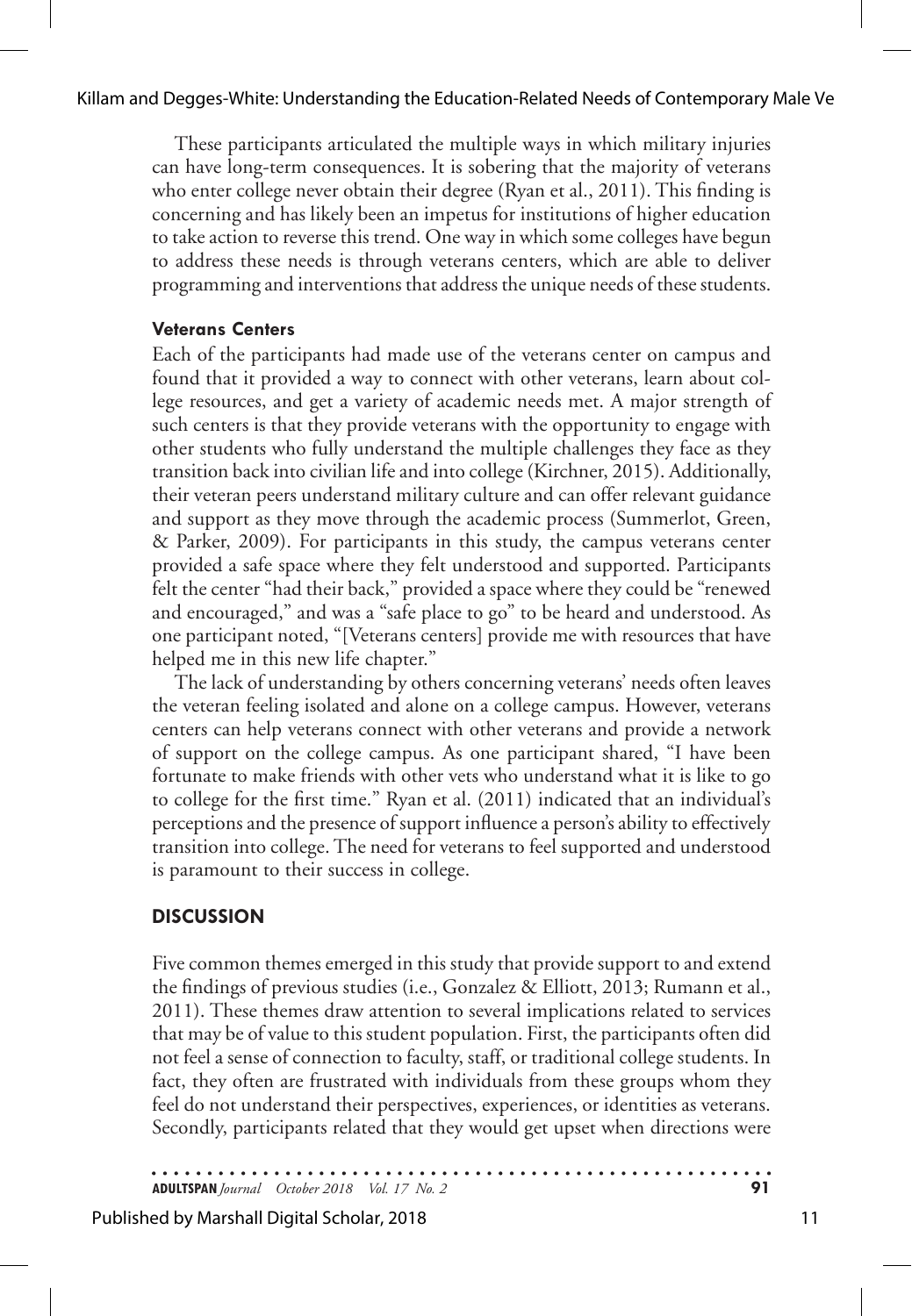not clear, and they had a hard time asking for help. Without appropriate assistance, these tendencies may negatively affect a student's ability to succeed in college. Third, veterans often struggle with symptoms of PTSD, TBI, and other mental and medical issues. These struggles can hinder their ability to succeed, and unfortunately, colleges are often ill prepared to help students who face these issues. Fourth, because veterans are often reluctant to ask for help, perceiving help seeking as a sign of weakness, institutions must find a way to deliver services in a setting and format that veterans feel comfortable accessing.

Taking these four implications into consideration as a group, it is clear that veterans are a unique population who warrant consideration and specialized services tailored to meet their needs. It is of significance that the participants in this study did not give evidence that there was any stigma associated with going to the campus veterans center. Thus, the potential influence that this center may hold is important to consider. This was the one place on campus where participants felt a sense of belonging and connection, key elements of student success. It is also a place where veterans felt comfortable seeking assistance, socializing, and building relationships with others.

It is important for college personnel to be perceived as approachable by veteran students. Students need to understand that seeking assistance either for academic or mental health issues is not a sign of weakness, but a sign of strength. Alfred et al. (2014) suggested that social media could be one way in which colleges try to connect with veterans and encourage them to seek assistance if needed. If students are willing to seek assistance, this could facilitate connections with faculty and staff. Although many universities do not have veterans centers on campus, those that do are taking steps to help retain and support veterans. It is important for colleges to consider what resources can be provided that will help students reach graduation.

#### **Implications for Counselors**

Although college counseling resources (e.g., personnel, space, availability) may be limited, skillful coordination of services may broaden and deepen counselors' reach into this population. For instance, if a college has a veterans center on campus, college counselors could offer group support sessions on a weekly basis at the center where students may feel more comfortable attending meetings. Additionally, veteran students who attend group sessions could be encouraged to seek additional treatment if needed from the nearest Veterans Affairs or college counseling center. Veterans centers might also offer opportunities for families of veterans to engage with each other. Helping build support networks for students' families will strengthen the support that the students have from their partners and children. Counselors could provide programming addressing effective transitioning to college as well as programming aimed at helping families be supportive of their veteran students as they move through college. It is also important to refer qualifying veterans to any disability resources on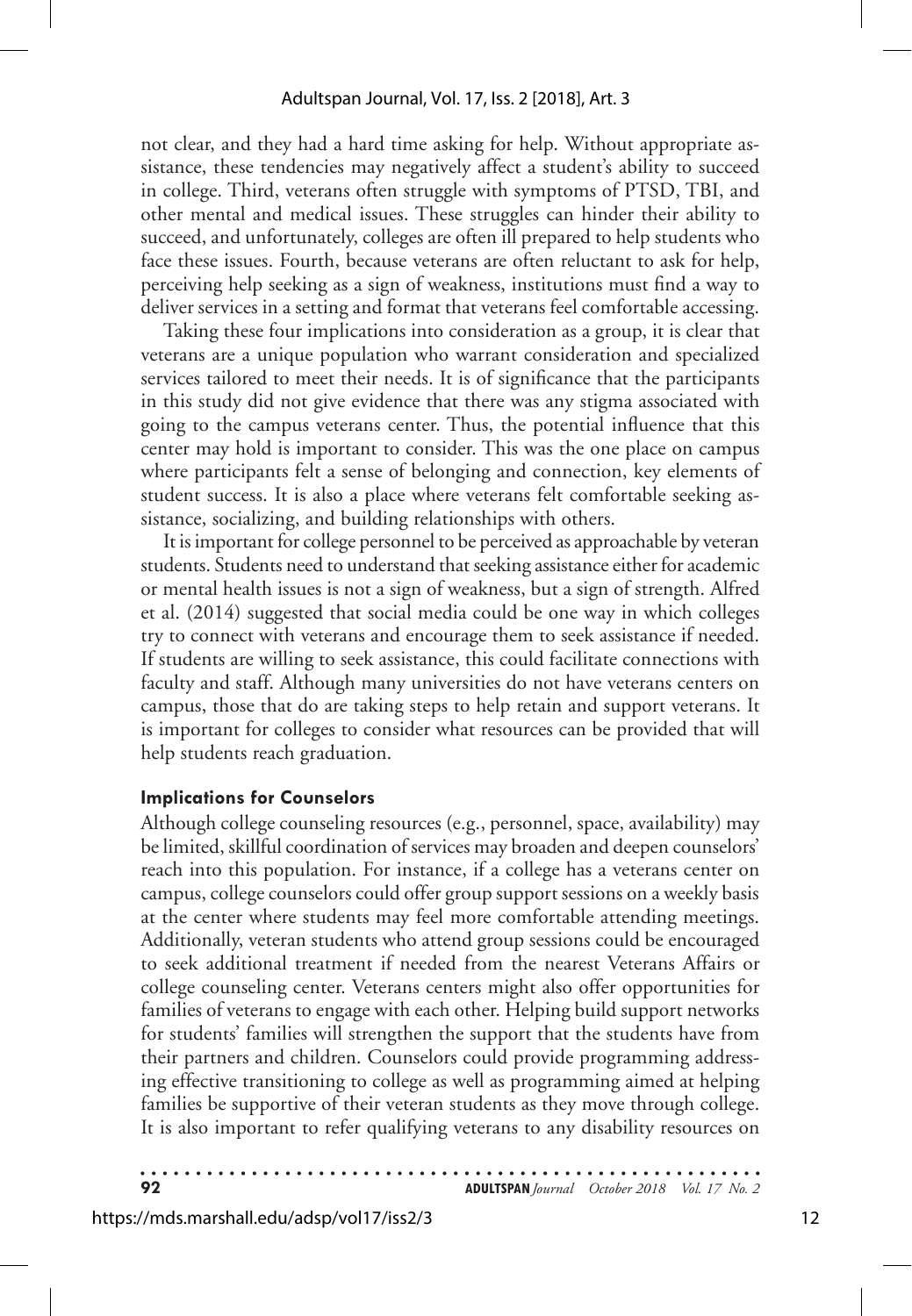campus. And, in tandem, disability resource personnel should receive training related to working with these individuals.

In addition to facilitating family support, counseling center staff might offer campus personnel programming on the needs of students who are veterans. Training sessions on ways to assist veteran students and ways to be sensitive to their needs may enhance retention of these students. Many civilians lack knowledge of military culture, but by gaining knowledge about this unique group, faculty and staff would be in a much more favorable position to be able to understand and respond to the difficulties and challenges that veteran students face as they transition to college.

#### **Limitations and Future Research**

As do all studies, this study has some limitations. The study used a small and nonrandom selection, thus the results cannot be generalized to all veterans who are college students. Although the sample was somewhat diverse in ethnicity, all of the participants were men who attended the same university in the southern United States. The findings may have differed if the study had been conducted at a different institution or if the chosen institution did not house a veterans support center.

It is important to consider what will help student veterans be successful. Thus, this study could be replicated at a campus without a veterans center to see if themes and experiences of support are different. Also, it would be helpful to conduct a study that included more diverse participants as well as studies in geographically diverse areas. The impact and programming of campus centers for veteran students could be studied in further detail using a quantitative approach for the methodology. Determining the best use of campus resources to assist students should be a priority for institutions of higher learning as public education faces unparalleled financial straits and a climbing number of returning veterans seeking higher education.

#### **REFERENCES**

- Albright, D. L., Fletcher, K. L., Pelts, M. D., & Taliaferro, L. (2017). Use of college mental health services among student veterans. *Best Practices in Mental Health, 13,* 56–79.
- Alfred, G. C., Hammer, J. H., & Good, G. E. (2014). Male student veterans' hardiness, psychological well-being and masculine norms. *Psychology of Men and Masculinity, 15,* 95–99.
- Allen, J., & Robbins, S. B. (2008). Third-year college retention and transfer: Effects of academic performance, motivation, and social connectedness. *Research in Higher Education, 49,* 647–664. Americans With Disabilities Act of 1990, 42 U.S.C.A. §12101 *et seq*. (West 1993).
- Barry, A. E., Whiteman, S. D., & Wadsworth, S. M. (2014). Student service members/veterans in higher education. A systematic review. *Journal of Student Affairs Research and Practice, 51,* 30–42.
- Barry, A. E., Whiteman, S., Wadsworth, S. M., & Hitt, S. (2012). The alcohol use and associated mental health problems of student service members/veterans in higher education. *Drugs: Education, Prevention and Policy, 19,* 415–425.

. . . . . . . . . . . . . . . .

. . . . . . . . . . . . . . . . . . **ADULTSPAN***Journal October 2018 Vol. 17 No. 2* **93**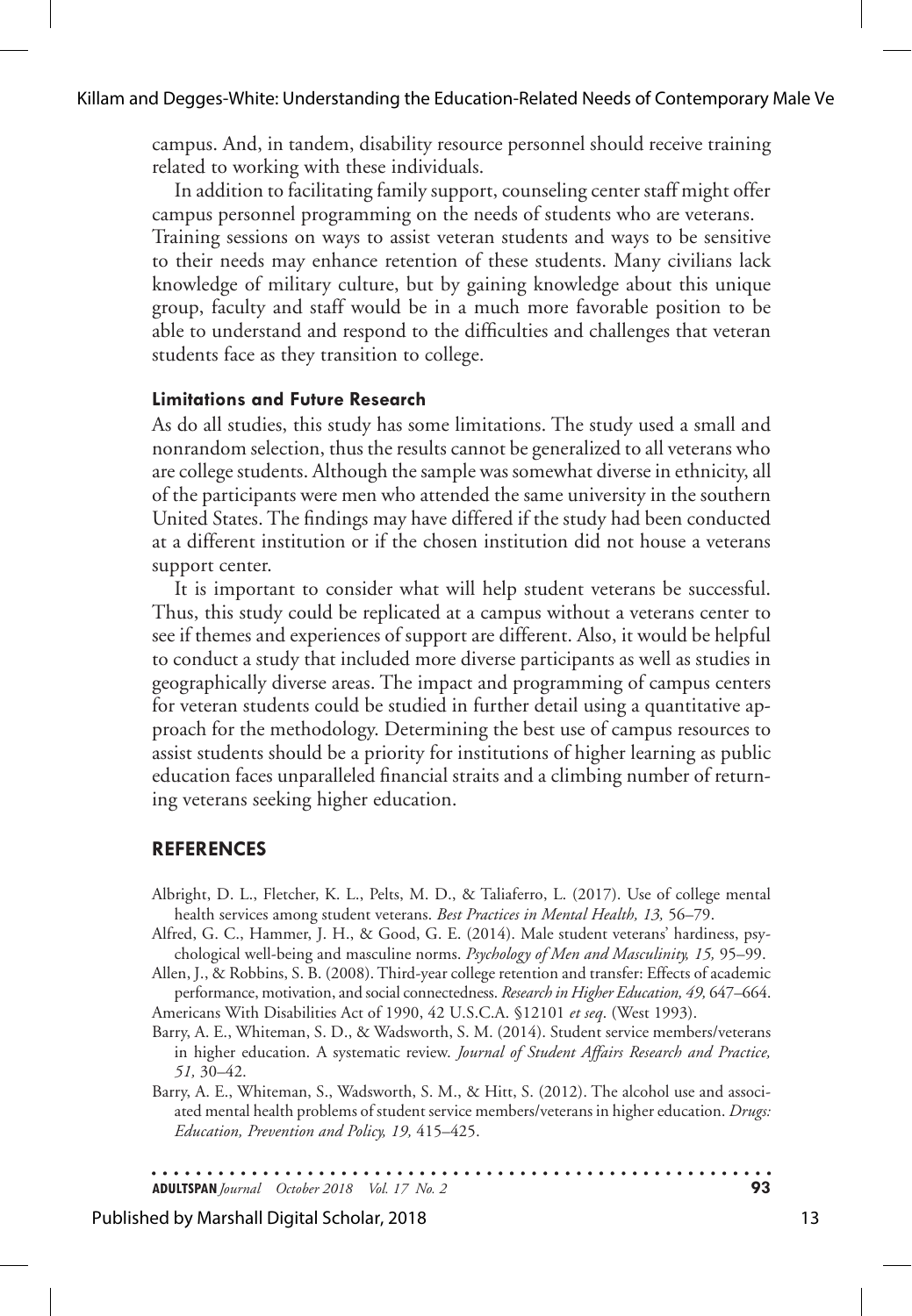- Bleich, A., Koslowsky, M., Dolev, A., & Lerer, B. (1997). Post-traumatic stress disorder and depression: An analysis of comorbidity. *The British Journal of Psychiatry, 170,* 479–482. doi:10.1192/bjp.170.5.479
- Bonar, E. E., Bohnert, K. M., Walters, H. M., Ganoczy, D., & Valenstein, M. (2015). Student and nonstudent National Guard service members/veterans and their use of services for mental health symptoms. *Journal of American College Health, 63,* 437–446. doi:10.1080/0744848 1.2014.975718
- Borsari, B., Yurasek, A., Miller, M. B., Murphy, J. G., McDevitt-Murphy, M. E., Martens, M. O., . . . Carey, K. B. (2017). Student service members/veterans on campus. Challenges for reintegration. *Journal of Orthopsychiatry, 87,* 166–175.
- Boyd, A., Blue, Y., & Im, S. (2017). Evaluation of academic library residency programs in the United States for librarians of color. *College & Research Libraries, 78,* 472–511. doi:10.5860/ crl.78.4.472
- Bryan, C. J., & Bryan, A. (2015). Sociodemographic correlates of suicidal thoughts and behaviors among college student service members/veterans. *Journal of American College Health, 63,* 502–507.
- Cleveland, S. D., Branscum, A. J., Bovbjerg, V. E., & Thorburn, S. (2015). Mental health symptoms among student service members/veterans and civilian college students. *Journal of American College Health, 63,* 459–472.
- Costen, W. M., Waller, S. N., & Wozencroft, A. J. (2013). Mitigating race: Understanding the role of social connectedness and sense of belonging in African-American student retention in hospitality programs. *Journal of Hospitality, Leisure, Sport & Tourism Education, 12, 15-24*.
- Creswell, J. W. (2013). *Qualitative inquiry & research design*. Washington, DC: Sage.
- Dunwoody, P. T., Plane, D. L., Trescher, S. A., & Rice, D. (2014). Authoritarianism, social dominance, and misperceptions of war. *Peace and Conflict: Journal of Peace Psychology, 20,* 256–266.
- Durdella, N., & Kim, Y. K. (2012). Understanding patterns of college outcomes among student veterans. *Journal of Studies in Education, 2,* 109–129.
- Elder, G. H., & Clipp, E. C. (1989). Combat experience and emotional health: Impairment and resilience in later life. *Journal of Personality, 57,* 311–341. doi:10.1111/j.1467-6494.1989. tb00485.x
- Elliott, M., Gonzalez, C., & Larsen, B. (2011). U.S. military veterans transition to college: Combat, PTSD, and alienation on campus. *Journal of Student Affairs Research and Practice, 48,* 279–296. doi:10.2202/1949/6605.6293
- Fortier, C. B., Amick, M. M., Grande, L., McGlynn, S., Kenna, A., Morra, L., & McGlinchey, R. E. (2014). The Boston Assessment of Traumatic Brain Injury–Lifetime (BAT-L) semistructured interview: Evidence of research utility and validity. *The Journal of Head Trauma Rehabilitation, 29,* 89–98. doi:10.1097/HTR.0b013e3182865859
- Fortney, J., Curran, G. M., Hunt, J. B., Cheney, A. M., Lu, L., Valenstein, M., & Eisenberg, D. (2016). Prevalence of probable mental disorders and help-seeking behaviors among veteran and non-veteran community college students. *General Hospital Psychiatry, 38,* 99–104.
- Freeman, T. M., Anderman, L. H., & Jensen, J. M. (2010). Sense of belonging in college freshmen at the classroom and campus levels. *The Journal of Experimental Education, 75*, 203–220. doi:10.3200/JEXE.75.3.203-220
- Gallagher, R. P. (2015). *National Survey of Counseling Centers 2014*. Retrieved from http://dscholarship.pitt.edu/28178/1/survey\_2014.pdf
- Gonzalez, C., & Elliott, M. (2013). *Student veterans speak up: A focus group study*. Retrieved from University of Nevada, Reno website: https://www.unr.edu/Documents/president/ uvc/021313-Focus-Group-Report.pdf
- Grandhi, R., Tavakoli, S., Ortega, C., & Simmonds, M. J. (2017). A review of chronic pain and cognitive, mood, and motor dysfunction following mild traumatic brain injury: Complex, comorbid, and/or overlapping conditions? *Brain Science, 7,* 160.

. . . . . . . . . . **94 ADULTSPAN***Journal October 2018 Vol. 17 No. 2*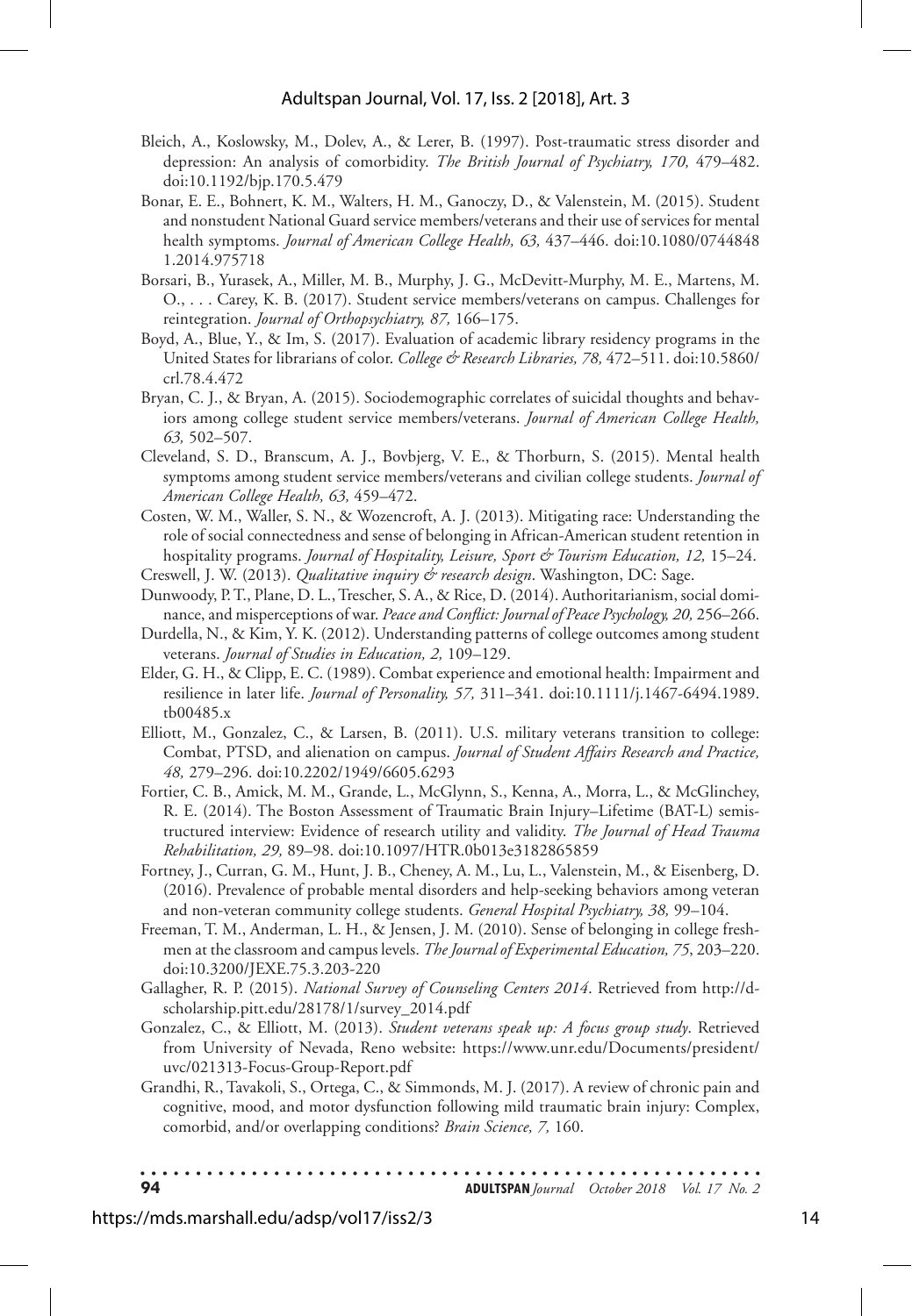#### Killam and Degges-White: Understanding the Education-Related Needs of Contemporary Male Ve

- Holland, J. M., Malott, J., & Currier, J. M. (2014). Meaning made of stress among veterans transitioning to college: Examining unique associations with suicide risk and life-threatening behavior. *Suicide and Life-Threatening Behavior, 44,* 218–231. doi:10.1111/sltb.12061
- Johnson, M. C., Graceffo, J. M., Hayes, J. A., & Locke, B. D. (2014). Examining treatmentseeking college students with and without military experience and trauma histories. *Journal of College Counseling, 17,* 260–270. doi:10.1002/j.2161-1882.2014.00062.x
- Kirchner, M. J. (2015). Supporting student veteran transition to college and academic success. *Adult Learning, 26,* 116–123.
- Lofquist, D. A. (2017). *Characteristics of female veterans—An analytic view across age-cohorts: 2015* (Report No. ACSBR/15-03). Retrieved from U.S. Census Bureau website: https://www. census.gov/content/dam/Census/library/publications/2017/acs/acsbr15-03.pdf
- Lopez, O. S., Springer, S. B., & Nelson, J. B. (2016). Veterans in the college classroom. *Adult Learning, 27,* 143–151.
- McBain, L., Kim, Y. M., Cook, B. J., & Snead, K. M. (2012, July). *From soldier to student II: Assessing campus programs for veterans and service members*. Washington, DC: American Council on Education. Retrieved from https://www.aascu.org/WorkArea/DownloadAsset.aspx?id=5505
- Meilman, P. W. (2016). Pressures we face in running counseling centers on college and university campuses. *Journal of College Student Psychotherapy, 30,* 7–11.
- Merriam, S. B. (1998). *Qualitative research and case study applications in education*. San Francisco, CA: Jossey-Bass.
- Nevarez, M. D., Yee, H. M., & Waldinger, R. J. (2017). Friendship in war: Camaraderie and prevention of posttraumatic stress disorder prevention. *Journal of Traumatic Stress, 30,* 512–520. doi:10.1002/jts.22224
- Olsen, T., Badger, K., & McCuddy, M. D. (2014, October). Understanding the student veterans' college experience: An exploratory study. *The Army Medical Department Journal,* 101–108.
- Owens, G. P., Herrera, C. J., & Whitesell, A. A. (2009). A preliminary investigation of mental health needs and barriers to mental health care for female veterans of Iraq and Afghanistan. *Traumatology, 15,* 31–37.
- Post-9/11 Veterans Educational Assistance Act of 2008, Pub. L. No. 110-252, 115 Stat. 272 (2008).
- Rumann, C. B., & Hamrick, F. A. (2010). Student soldiers in transition: Re-enrolling after war zone deployments. *The Journal of Higher Education, 81,* 431–458.
- Rumann, C. B., Rivera, M., & Hernandez, I. (2011). Student veterans and community colleges. *New Directions for Community Colleges, 155,* 51–58.
- Ryan, S. W., Carlstrom, A. H., Hughey, K. F., & Harris, B. S. (2011). From boots to books: Applying Schlossberg's model to transitioning American veterans. *NACADA Journal, 31,* 55–63.
- Summerlot, J., Green, S. M., & Parker, D. (2009). Student veteran organizations. *New Directions for Student Services, 126,* 71–79.
- Whiteman, S. D., Barry, A. E., Mroczek, D. K., & Wadsworth, S. M. (2013). The development and implications of peer emotional support for student service members/veterans and civilian college students. *Journal of Counseling Psychology, 60,* 265–278.